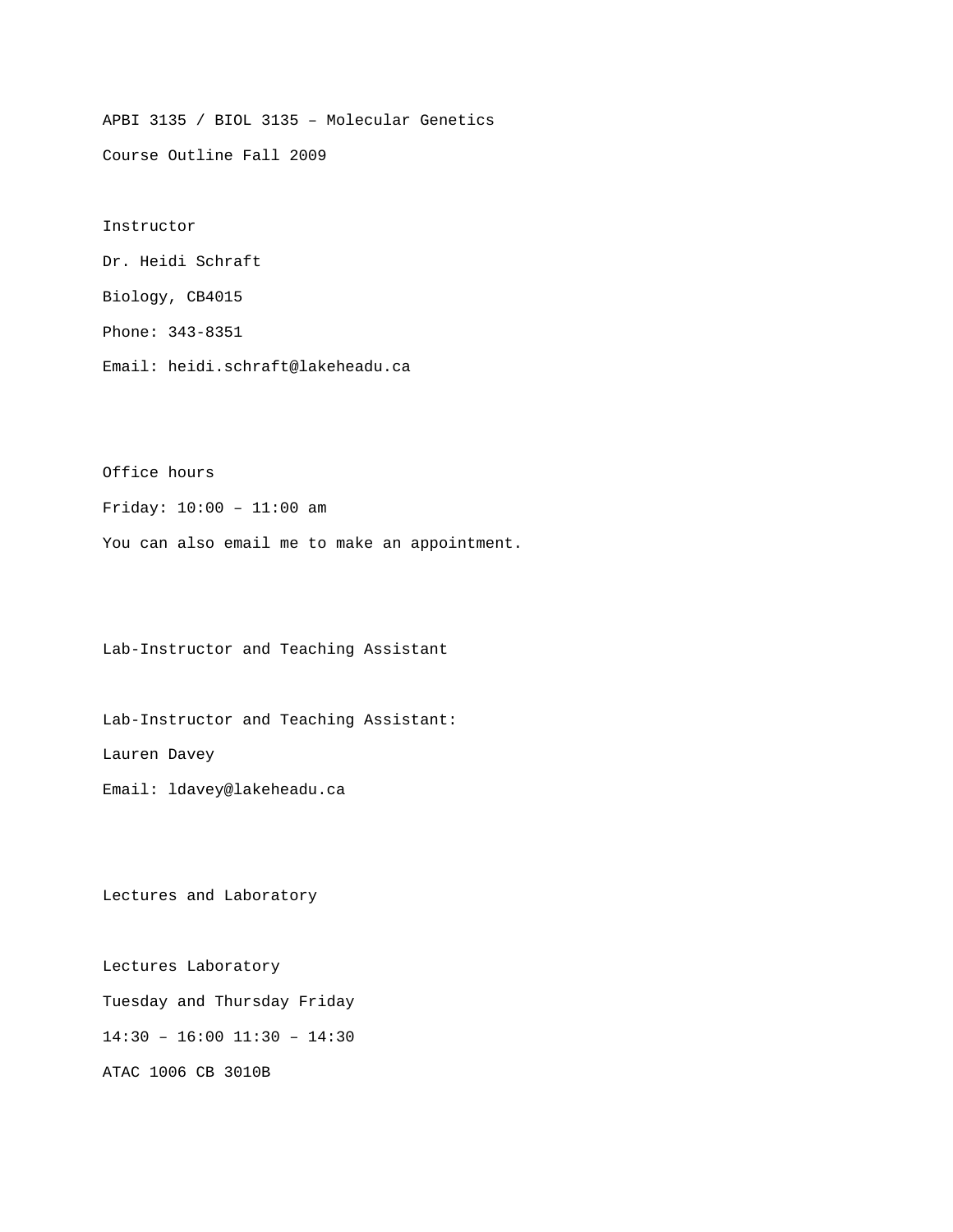Evaluation

Description

Value

Class Participation (CPS)

10%

Laboratory

30%

Mid-Term Tests (2 @ 15%)

30%

Final Exam

30%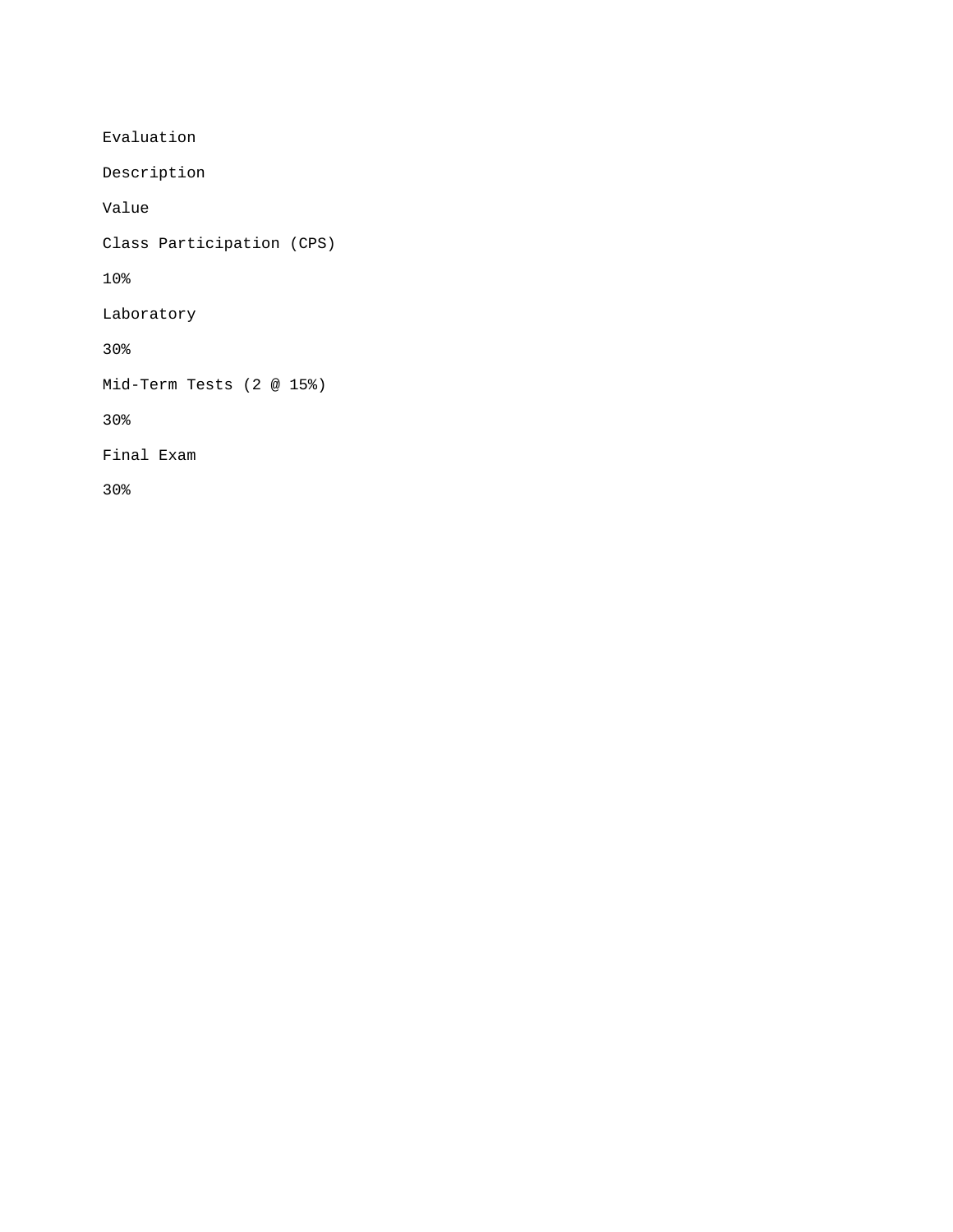Textbook, Required Materials and Resources

Required Textbook:

Fundamental Bacterial Genetics ISBN: 9780632044481 Author: Trun, Nancy Jo Publisher: Blackwell Science, Inc. Edition: 1 Price: \$101.99 (used \$76.95)

Required Classroom Performance System (CPS): In addition to the book, you will need a CPS clicker and access code. Please see info below on options to purchase those.

NOTE: CPS clickers are DIFFERENT from the iClickers used in Dr. Law's Biochemistry course!

Required Laboratory Manual: Available in the bookstore.

In addition, relevant journal articles and books will be placed on reserve in the library and/or posted on the Web-CT Course site (see below).

Purchasing of CPS clicker and access code

. In addition to the textbook, you will need to purchase a CPS clicker and CPS access.

The CPS clicker is available in the bookstore @ CDN \$ 26.00.

When you register the clicker on-line, you will have to pay access fee of approx. US \$15.00.

Alternatively to paying the access fee on-line, you can purchase access at the bookstore for CDN \$24.95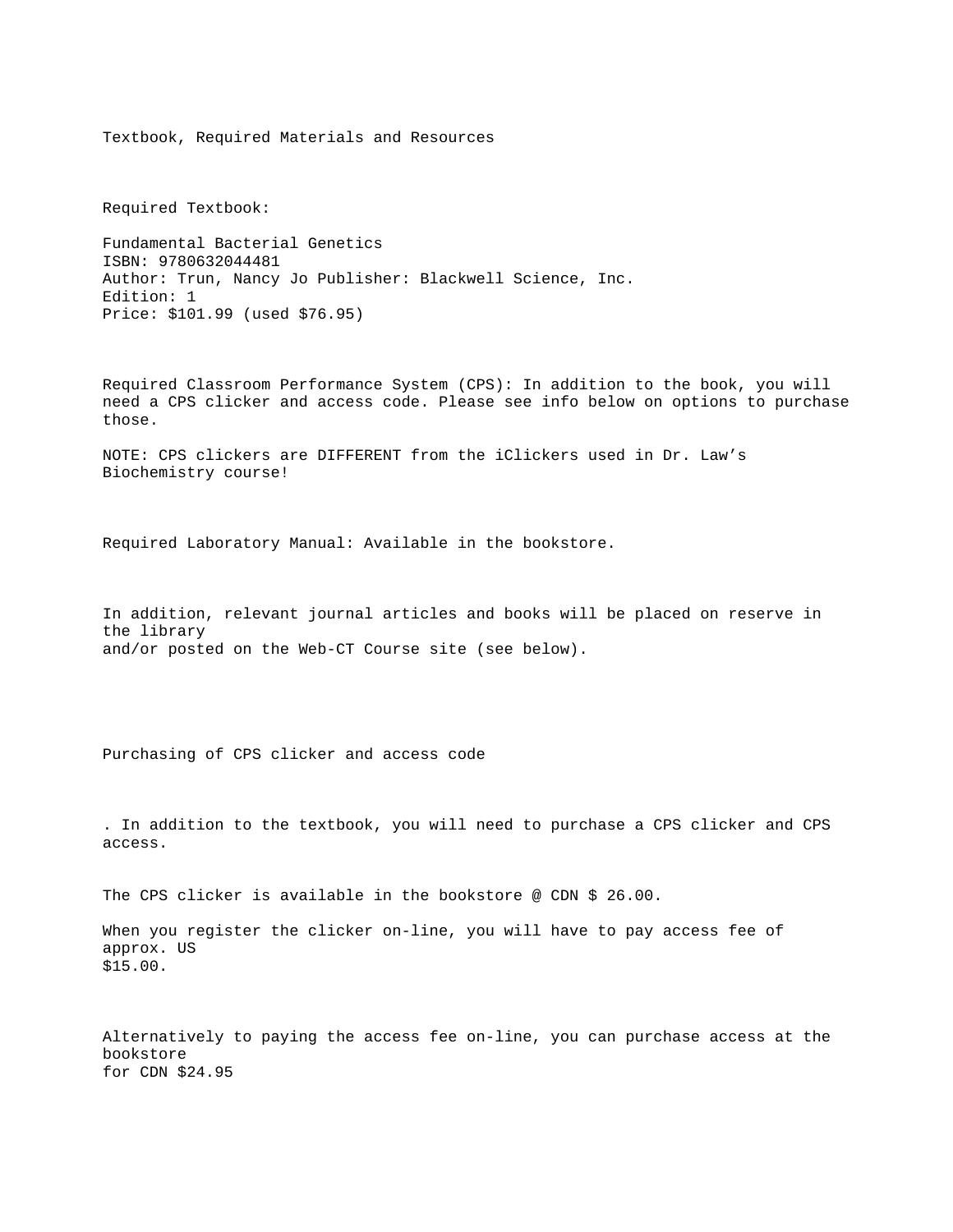If you already have a CPS clicker (through Education or from another course), you only need to register the clicker and pay the access fee of approx. US \$15.00, or buy access from the bookstore for CDN \$24.95.

.

. If you are taking both Biology 3770 and APBI / BIOL 3135 concurrently, you can use the same clicker in both classes. In this case, you should purchase access online (not the book discounted one). The discounted access will only be good for Biology of Food Safety (Biol 3770), while the "regular" access purchased on-line will be valid for all CPS courses you are taking in Fall 2009, i.e. both Biol 3770 AND APBI/BIOL 3135.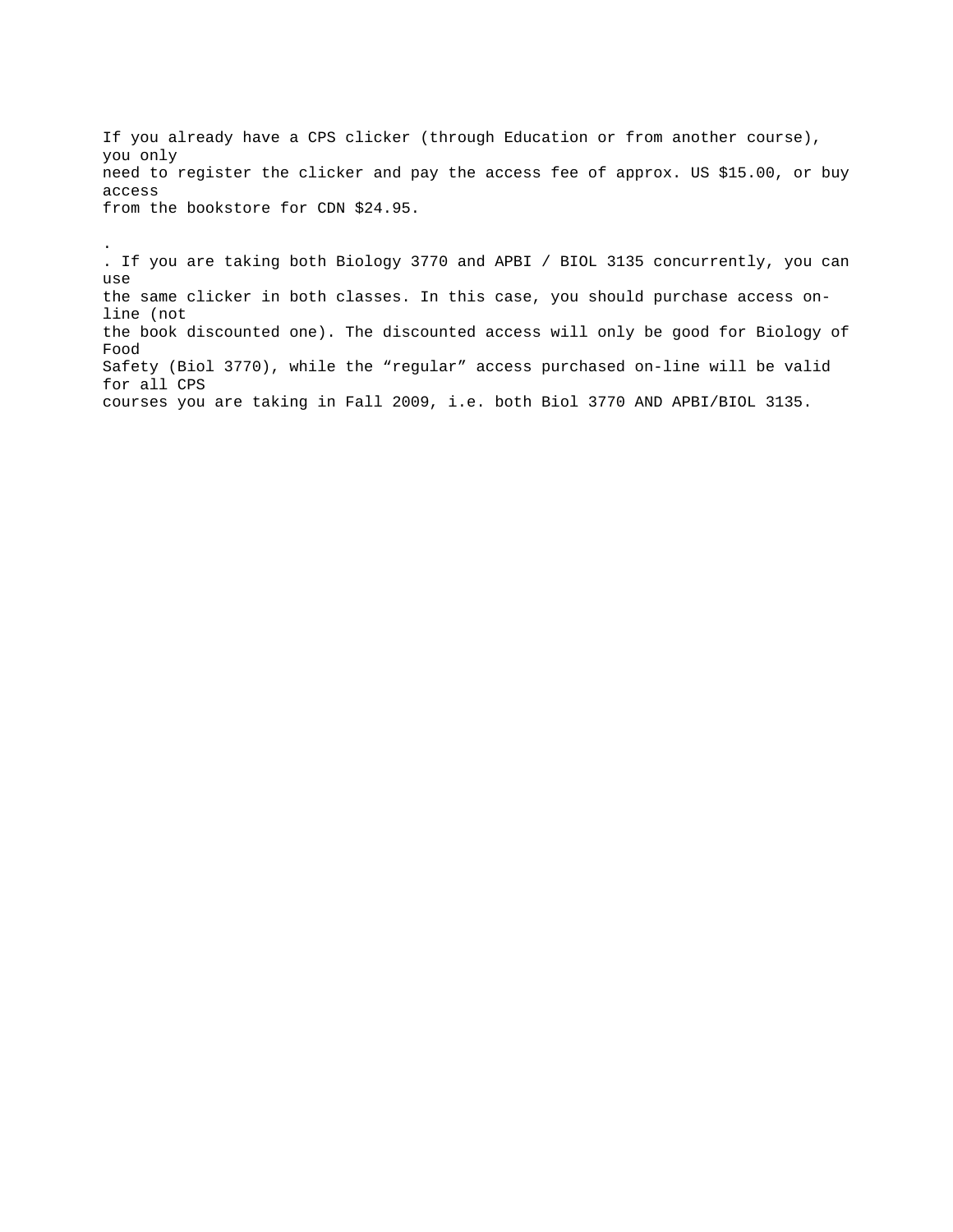Web-CT

You will have access to a course homepage through Web-CT where you'll find course updates, slides discussed during class, assignments and links to selected websites. The site is expected to be available to students registered in the course on the first day of classes.

To log into your course website:

Go to My Info (WebAdvisor) http://myinfo.lakeheadu.ca

1. Enter your Login/ID (your Lakehead University e-mail username) and your Password/PIN number. 2. Click on the course title to enter the course. 3. Alternatively, you can go to http://mycourselink.lakeheadu.ca (then enter your Lakehead University e-mail username and password). 4. Cick on the course title to enter the course.

If you encounter any difficulties logging into the course site, please contact the Office of Continuing Education and Distributed Learning at 346-7730 or email cedl@lakeheadu.ca

Academic Dishonesty and Plagiarism

This course will have a zero-tolerance for academic dishonesty and plagiarism. For further information, please refer to the Code of Student Conduct and the Lakehead University Calendar (Section IX).

What is Plagiarism?

Plagiarism is taking the ideas or words of others and passing them off as your own. Plagiarism is a type of intellectual theft.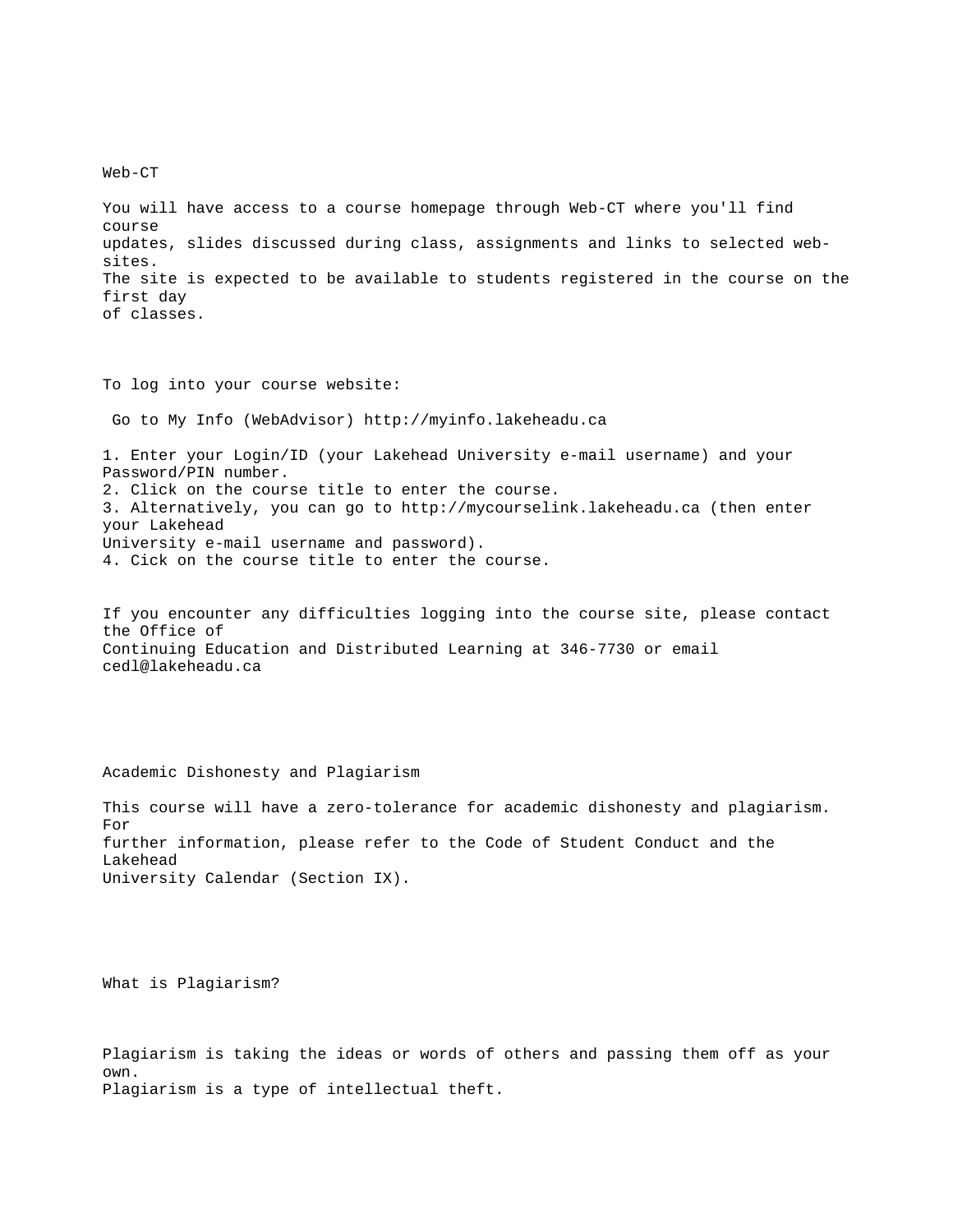Plagiarism can take many forms, from deliberate cheating to accidentally copying from a source without acknowledgement. Plagiarism can have serious consequences, so it is important that students be aware of what it is, and how to avoid it.

It is also plagiarism, to submit an assessment item that has already been submitted for academic credit elsewhere, or to knowingly permit your work to be copied by another student.

There are very serious penalties for plagiarism, ranging from re-submission, reduction of marks (including to zero), failure of the course, and exclusion from the university.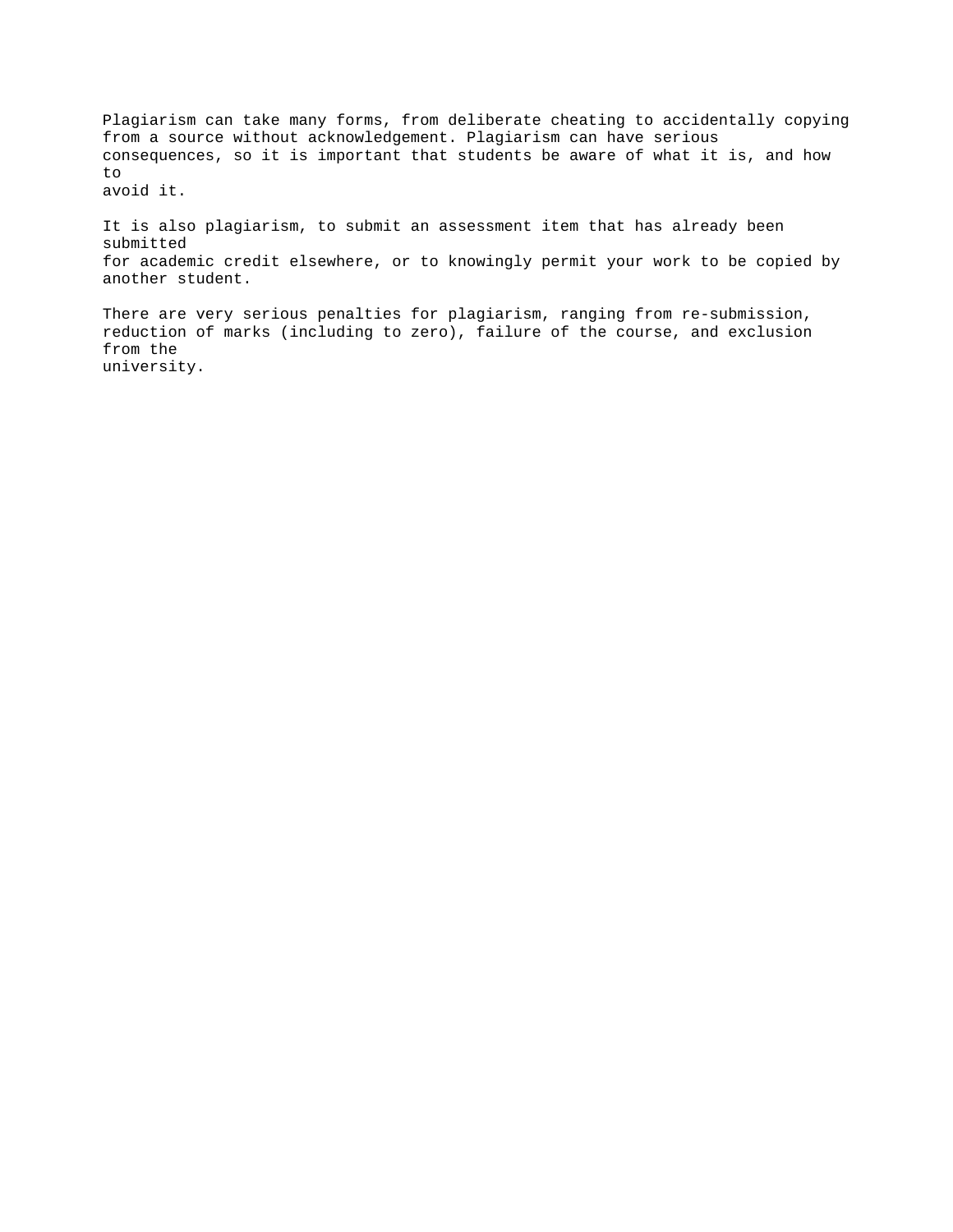Schedule for Lectures Date Topic of Lecture Textbook Tests and Materials due Thu, Sept. 10 Course Introduction Bacterial Cell & DNA Ch 1 & 2 Tue, Sept. 15 Bacterial Cell & DNA, GAPDH Ch 1 & 2 Thu, Sept. 17 Mutations and DNA Repair Ch 1 & 2 Tue, Sept. 22 Mutations and DNA Repair Ch 3 & 4 Thu, Sept. 24 Mutations and DNA Repair Ch 3 & 4 Last day to add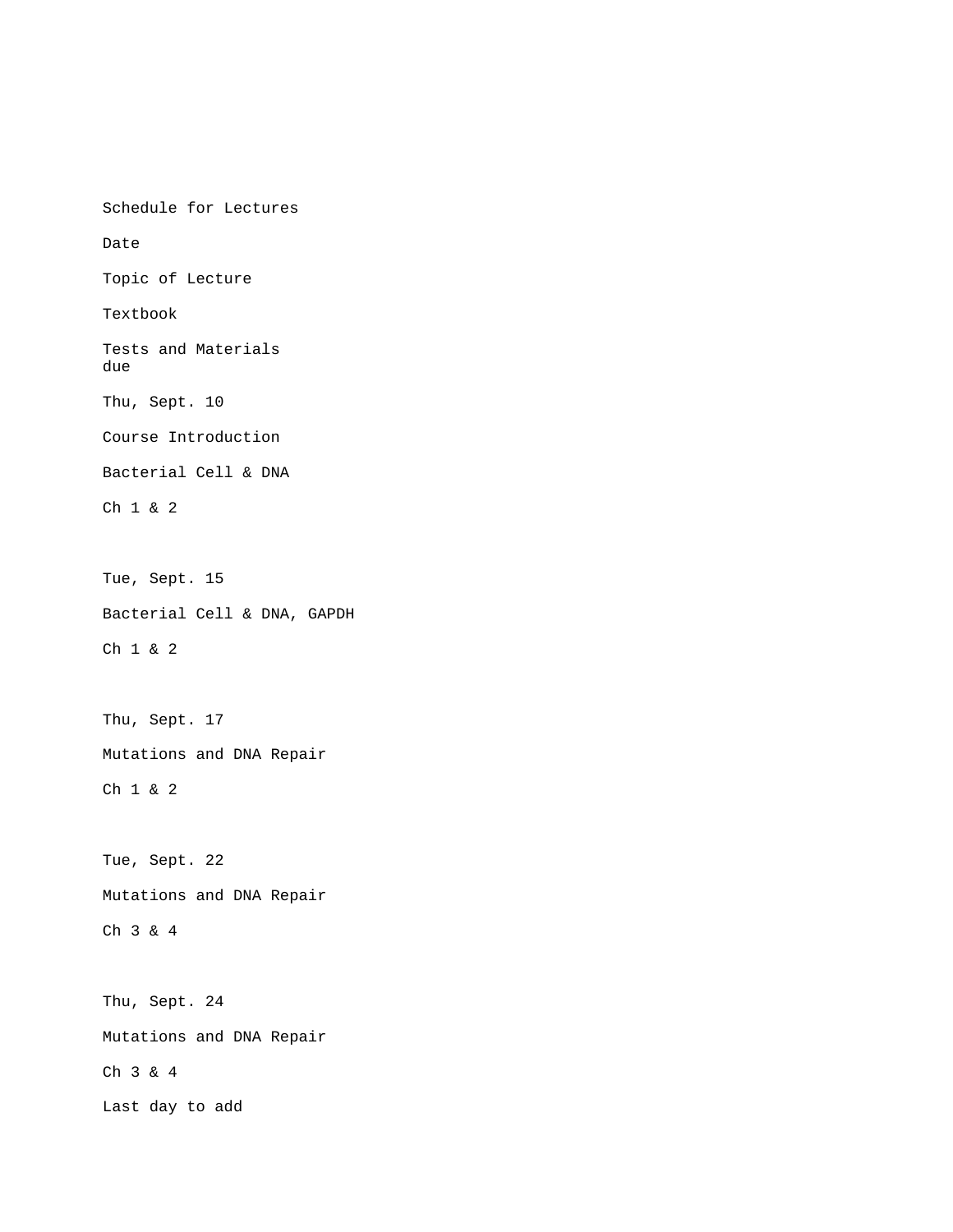Tue, Sept. 29 Mutations and DNA Repair Ch 3 & 4 From this day on, CPS work counted Thu, Oct. 1 Recombination & Transposition Ch 3 & 4 Tue, Oct. 6 Recombination & Transposition Ch 5 & 6 Thu, Oct. 8 Mid-Term Test 1 Ch 5 & 6 Mid-Term Test 1 Tue, Oct. 13 Recombination & Transposition Ch 5 & 6 Thu, Oct. 15 Bacteriophage & Transduction Ch 7 & 8 Tue, Oct. 20 Bacteriophage & Transduction Ch 7 & 8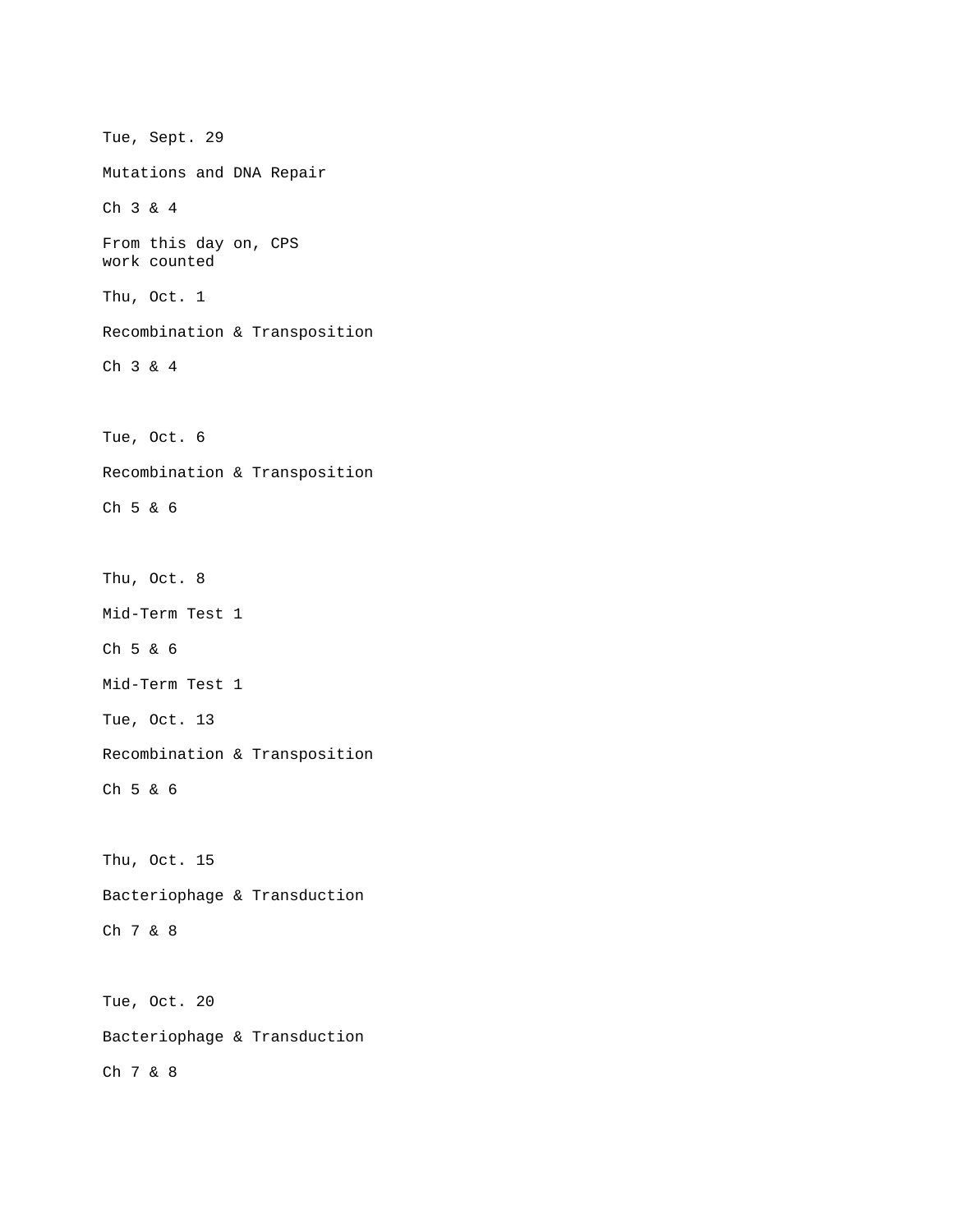Thu, Oct. 22 Plasmids and Conjugation Ch 9 & 10 Tue, Oct. 27 Plasmids and Conjugation Ch 9 & 10 Thu, Oct. 29 Mid-Term Test 2 Ch 9 & 10 Mid-Term Test 2 Tue, Nov. 3 Plasmids and Conjugation Ch 9 & 10 Thu, Nov. 5 Transformation Ch 11 Nov. 6: Final date for course withdrawal without academic penalty Tue, Nov. 10 Transformation Ch 11 Thu, Nov. 12 Gene expression and regulation Ch 12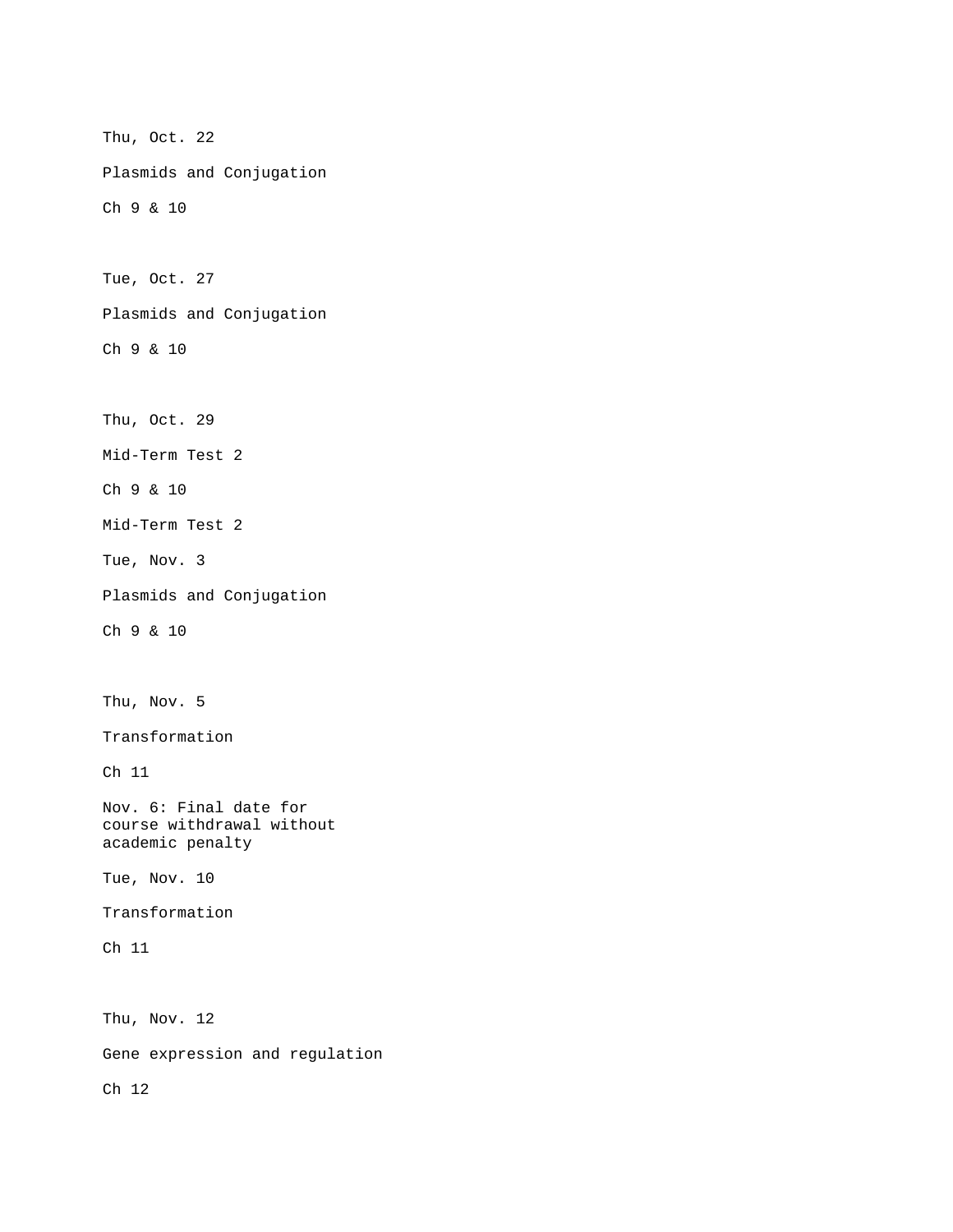Tue, Nov. 17 Gene expression and regulation Ch 12

Thu, Nov. 19

Gene expression and regulation

Ch 12

Tue, Nov. 24

Bioinformatics and Proteomics

Ch 15

Thu, Nov. 26 Bioinformatics and Proteomics Ch 15

Tue, Dec. 1 Bioinformatics and Proteomics Ch 15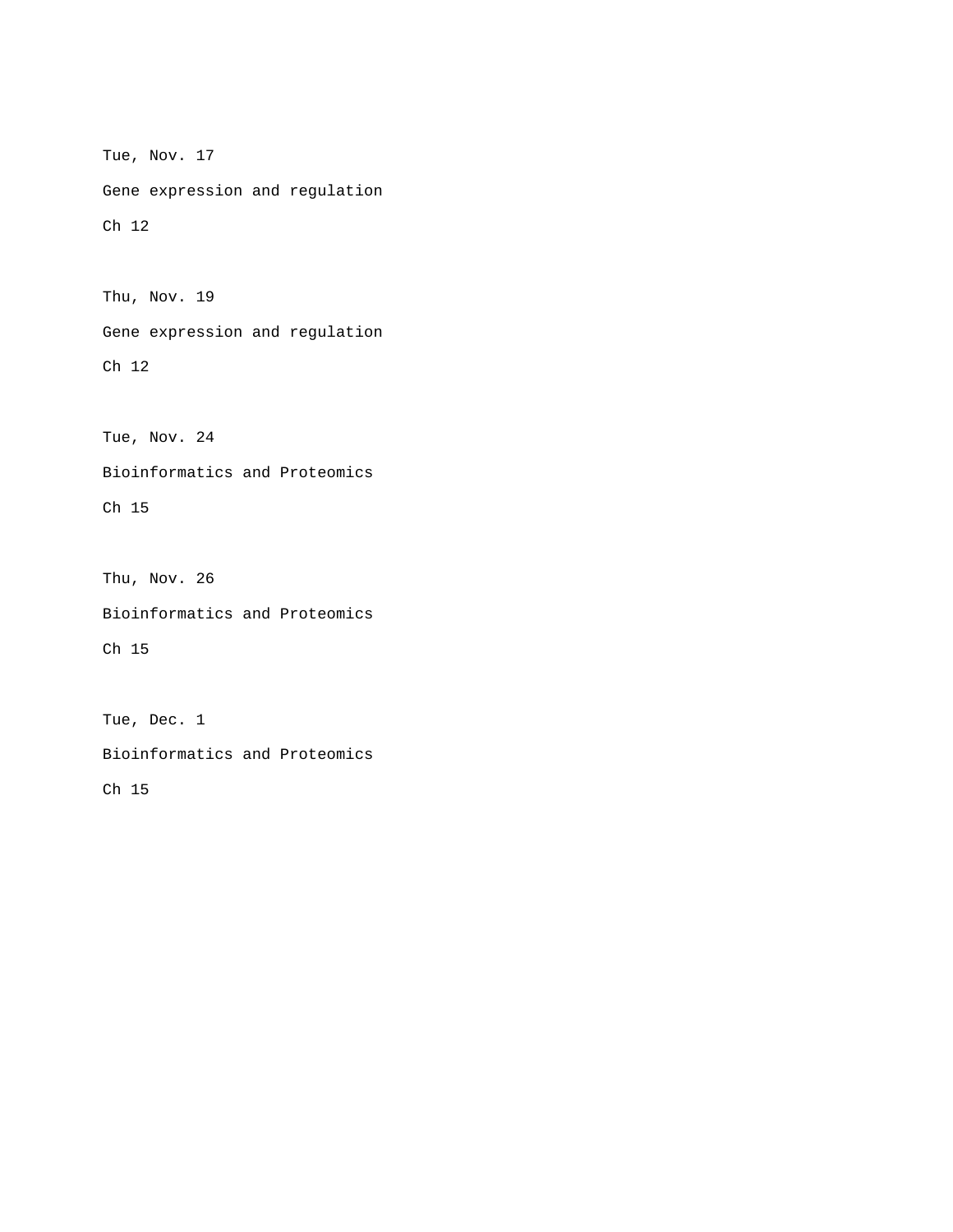Schedule for Laboratory

Date Experiments and Lab Manual Reference Tests & Materials due Sept 11 Lab Safety & Gel Doc Training Sept 18 DNA Extraction & Initial PCR (Ch. 1 & 2) Pre-Lab Questions Focus Questions Ch. 1 Sept 25 Nested PCR (Ch. 2) Pour Agarose Gels (App. A) Prepare Broth & Plates for Transformation (App. A) Pre-Lab Questions Oct 2 Electrophorsesis & Purification of PCR Products (Ch. 3 & 4) Pre-Lab Questions Focus Questions (Ch. 2, 3, 4) Oct 9 Ligation & Transformation (Ch. 5 & 6) Pour Agarose Gels (App. A)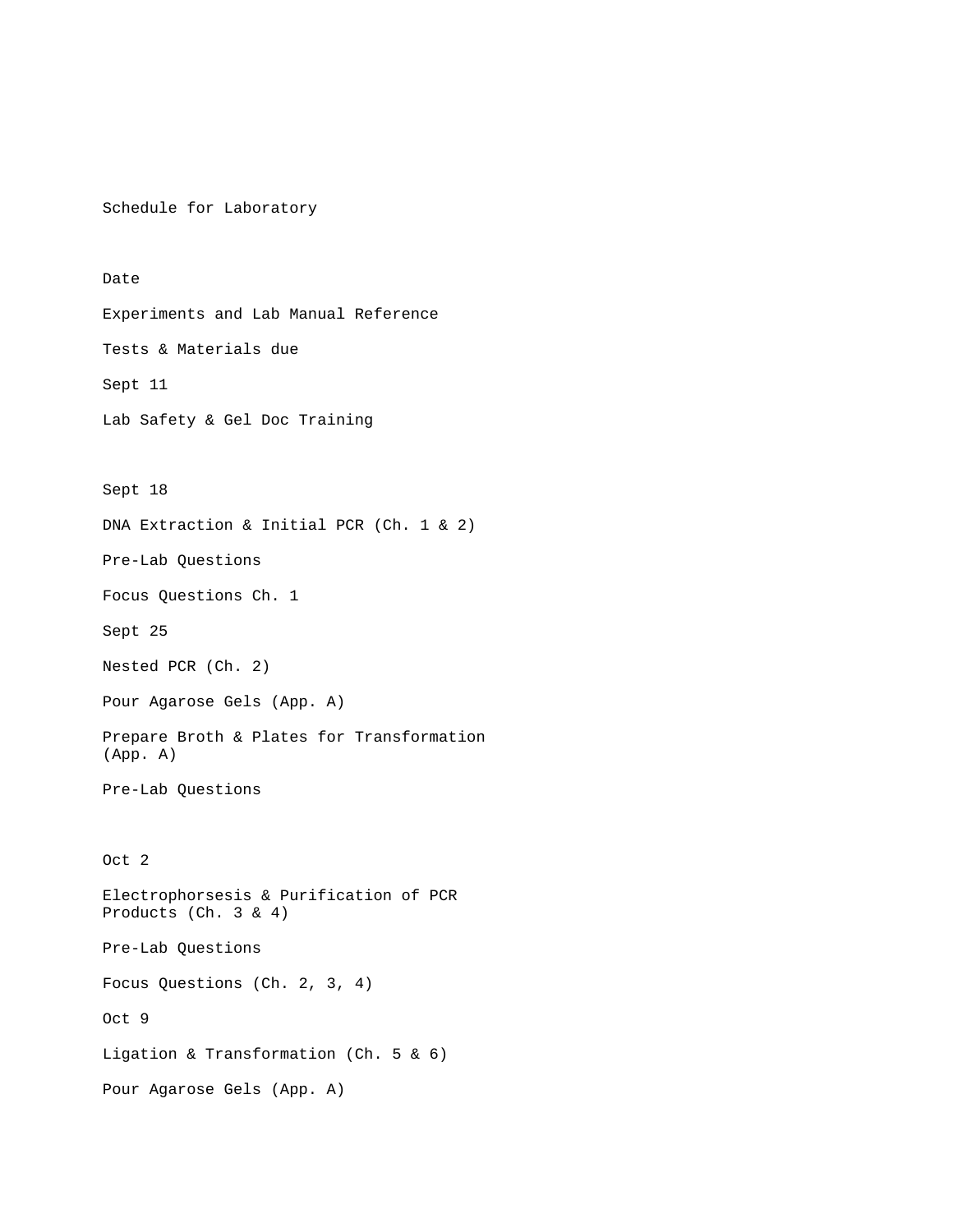```
Pre-Lab Questions 
Focus Questions (Ch. 5 & 6) 
Oct 16 
Plasmid Purification (Ch. 7) 
Pre-Lab Questions 
Focus Questions (Ch. 7) 
Oct 23 
Gel Electrophoresis of Plasmid Purification 
(Ch. 7) 
Prepare Sequencing Reactions (Ch. 8) 
Pre-Lab Questions 
Focus Questions (Ch. 7) 
Oct 30 
No Lab: Wait for Sequencing Results 
Nov 6 
No Lab: Wait for Sequencing Results 
Nov 13 
Bioinformatics of sequence data (Ch. 9) 
Pre-Lab Questions 
Focus Questions (Ch. 7) 
Nov 20 
Bioinformatics of sequence data (Ch. 9) 
Pre-Lab Questions 
Nov 27 
No Lab, last day of classes
```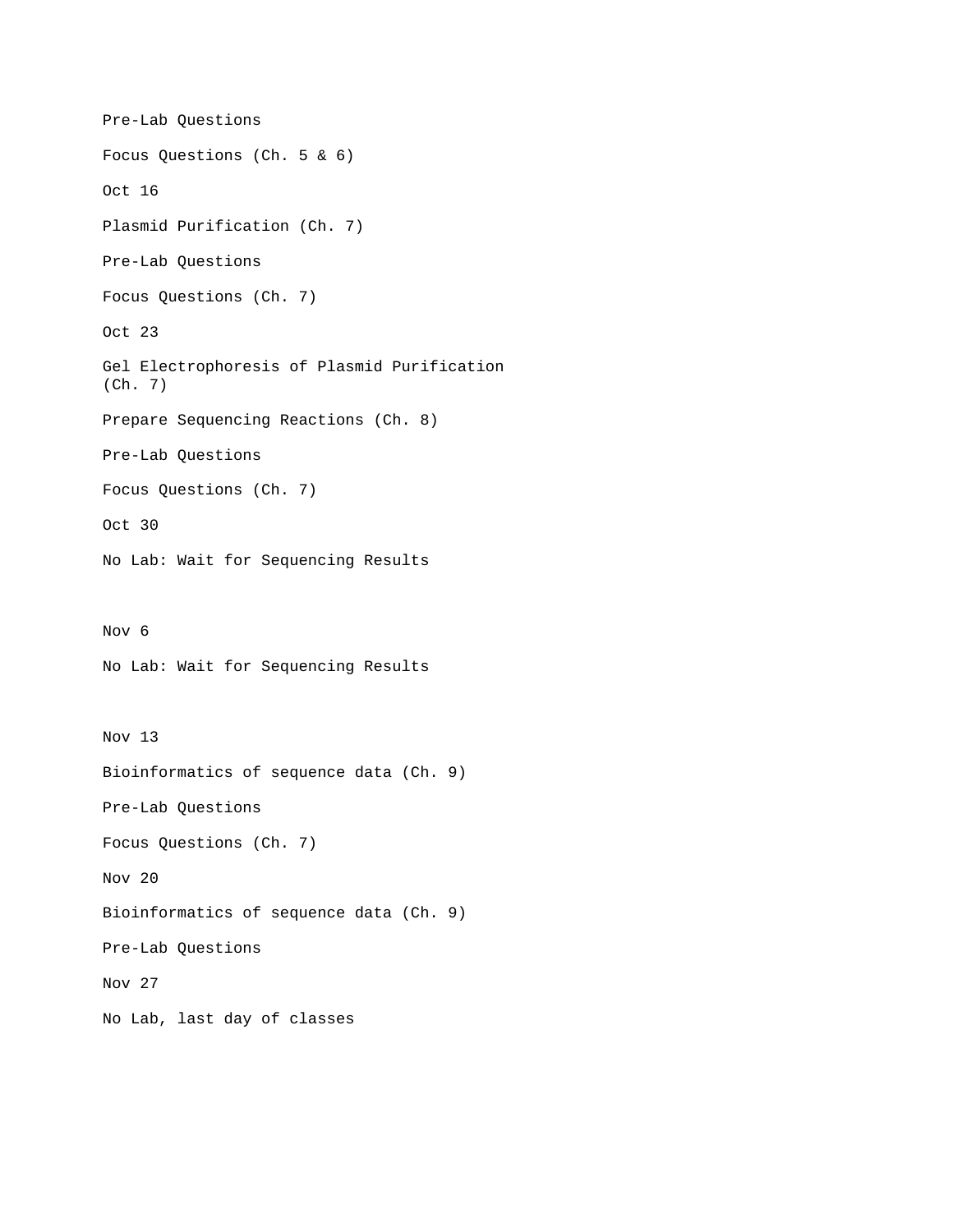Breakdown of Laboratory Grade (worth 30% of course grade)

Description Value Pre-lab Questions (8 @ 1.5%) 12% Focus Questions (6 @ 2%) 12% Laboratory Performance and Participation: 6%